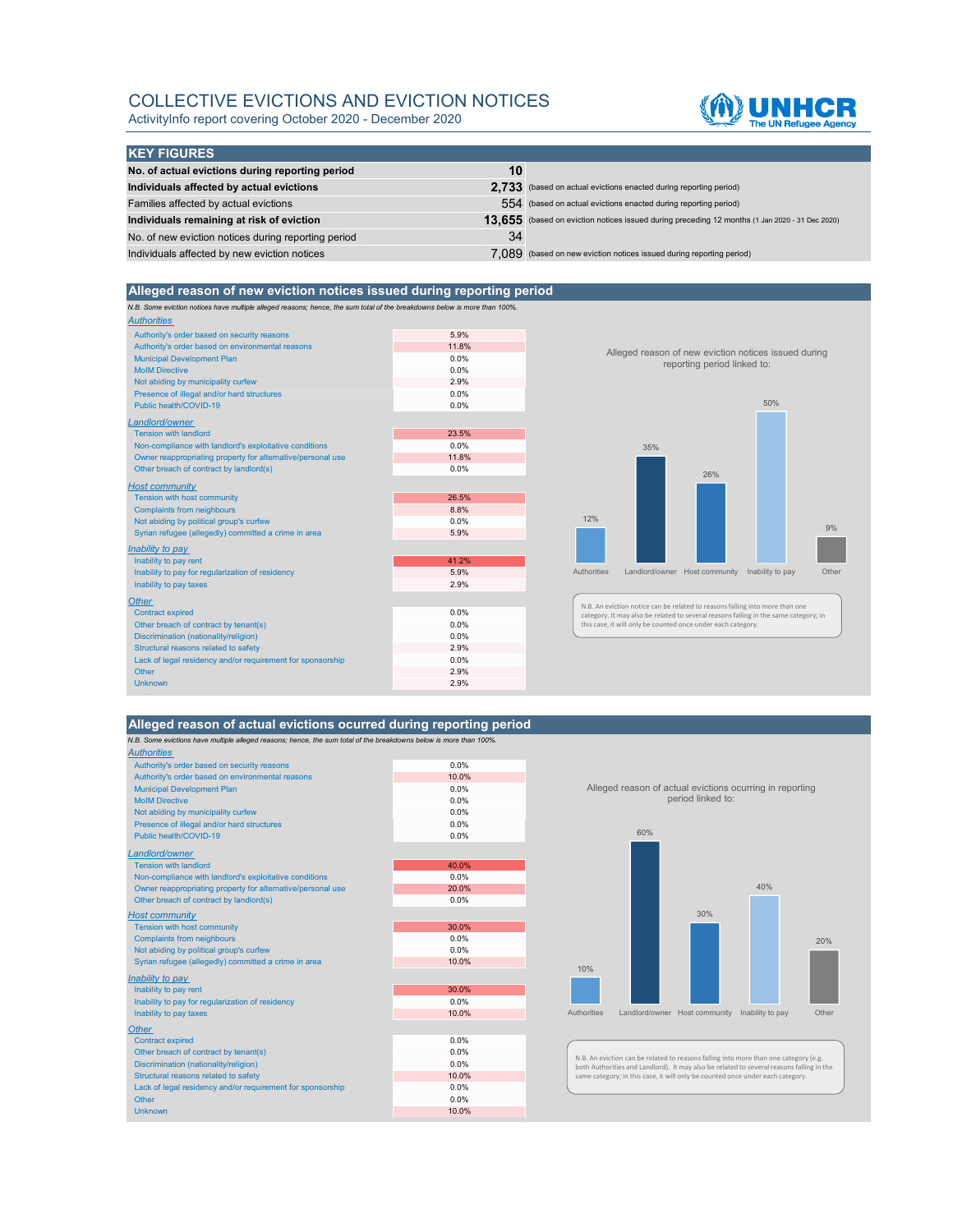### COLLECTIVE EVICTIONS AND EVICTION NOTICES ActivityInfo report covering October 2020 - December 2020

《M】UNHCR



### **Main actors involved in implementing actual eviction during reporting period***(multi-select)*

*N.B. Some evictions have multiple implementing actors; hence, the sum total of the breakdowns below can be more than 100%.*



#### **Type of housing (at time of actual eviction)** *(multi-select)*

*N.B. Some evictions concern multiple types of housing; hence, the sum total of the following % breakdowns is more than 100%.*

| Apartment/house                          | 20.0% |
|------------------------------------------|-------|
|                                          |       |
| Concierge's room in residential building | 0.0%  |
| Non-residential                          |       |
| Garage                                   | 0.0%  |
| Active construction site                 | 0.0%  |
| Agricultural/engine/pump room            | 0.0%  |
| Factory                                  | 0.0%  |
| Farm                                     | 0.0%  |
| Hotel room                               | 0.0%  |
| <b>School</b>                            | 0.0%  |
| <b>Shop</b>                              | 0.0%  |
| Warehouse                                | 10.0% |
| Workshop                                 | 0.0%  |
| Non-permanent                            |       |
| <b>Tent</b>                              | 80.0% |
| Prefab unit                              | 0.0%  |



| Type of property ownership (at time of actual eviction)                                                                     |      |                                                       |  |      |
|-----------------------------------------------------------------------------------------------------------------------------|------|-------------------------------------------------------|--|------|
| N.B.: Some evictions are listed with multiple types of housing; hence, the sum total of the following % breakdowns could be |      | Type of property ownership at time of actual eviction |  |      |
| more than 100%.                                                                                                             |      | Private                                               |  | 100% |
| <b>Private</b>                                                                                                              | 100% | Public (municipality) 0%                              |  |      |
| Public (municipality)                                                                                                       | 0%   |                                                       |  |      |
| Public (state)                                                                                                              | 0%   | Public (state) 0%                                     |  |      |
| <b>Awkaf (religious)</b>                                                                                                    | 0%   | Awkaf (religious) 0%                                  |  |      |

### Public (municipality) 0% Public (state) 0% Awkaf (religious) 0% Private Type of property ownership at time of actual eviction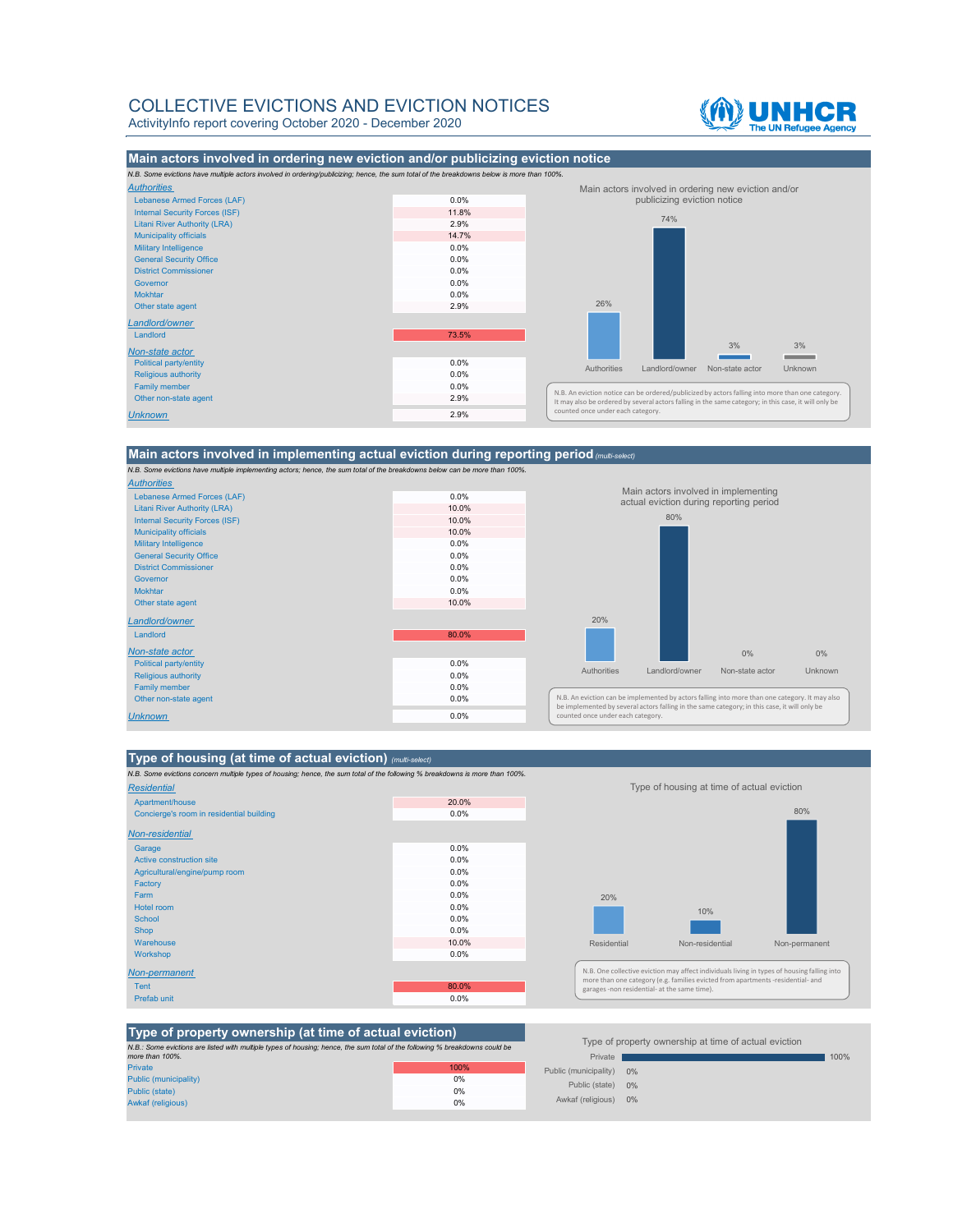## COLLECTIVE EVICTIONS AND EVICTION NOTICES

ActivityInfo report covering October 2020 - December 2020





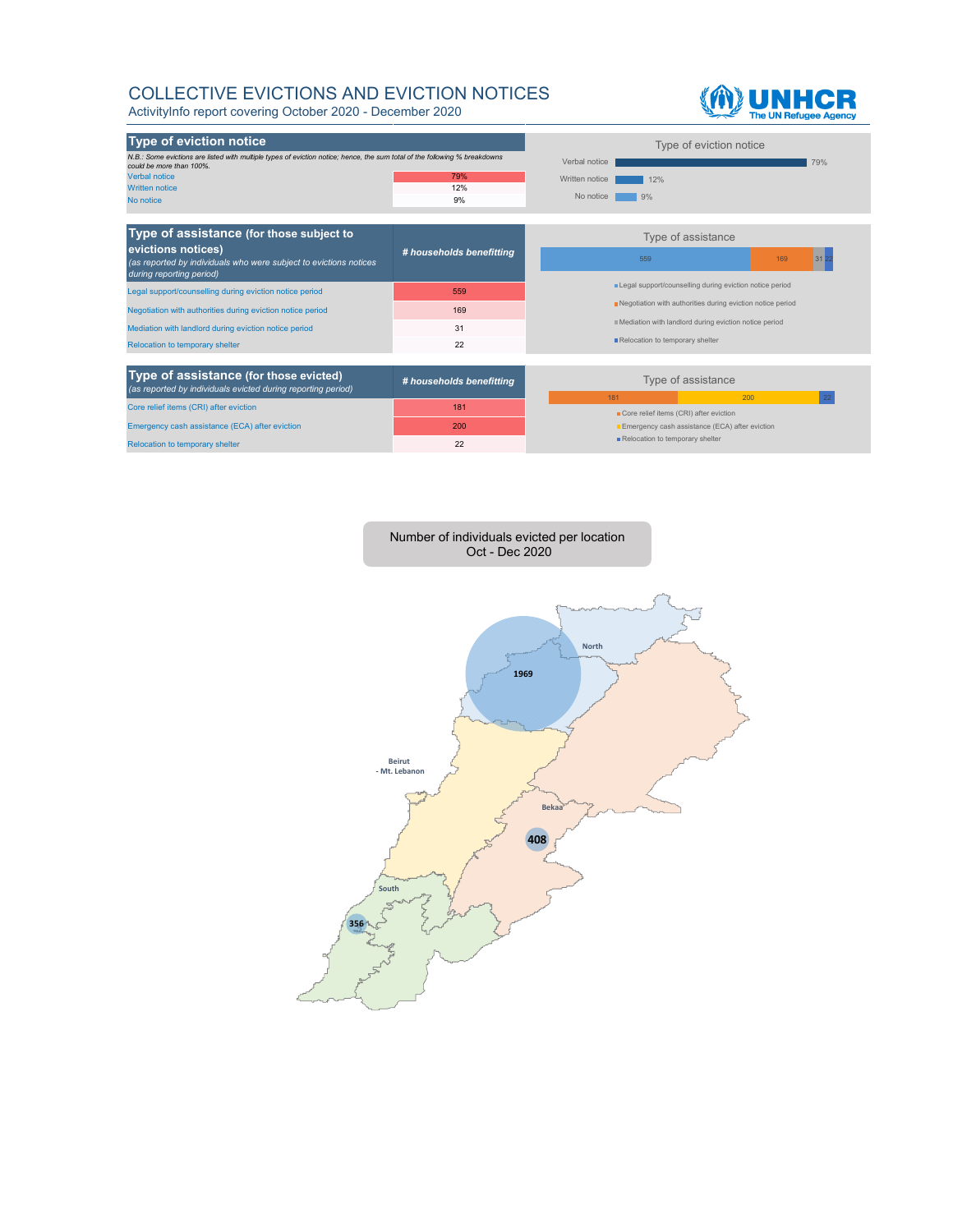#### COLLECTIVE EVICTIONS AND EVICTION NOTICES ActivityInfo report covering October 2020 - December 2020

**Trends Charts on Collective Evictions**

**UNHCR** 





The four charts below analyse data on the basis of the number of individuals affected, so results differ from the first page of the dashboard which presents information disaggregated per number of incidents of collective eviction.

It should be noted that the Bcharre collective eviction (which occurred in North Lebanon in November 2020) involved more individuals than all other 4th quarter collective evictions combined (1592 individuals affected by Bcharre, compared to 1141 for all others) and so the causes and actors involved in this eviction are weighted extremely heavily if we analyse the data per individual affected, as below. Further, as individuals affected by the Bcharre evictions made up 32% of all individuals evicted in 2020 this one incident also weighs heavily on findings for the whole year.

Regarding the 4th quarter specifically, tension with the host community and crime (allegedly) committed by a Syrian refugee were listed as the causes of eviction in Bcharre, which explains<br>why they appear here as the cause cause of actual collective evictions affecting the greatest number of individuals (272), but only slightly ahead of inability to pay rent (236). Despite the high number of people affected by evictions linked to crime (allegedly) committed by a Syrian refugee, this reason was only cited in the case of Bcharre, and not in any other collective eviction during the 4th quarter of 2020.<br>Further, non-state agents (sp 4th quarter as being the actor having impacted the highest number of individuals due to the scale of the Bcharre incident. Setting Bcharre aside, eviction decisions by landlords affected 69% of all individuals evicted.